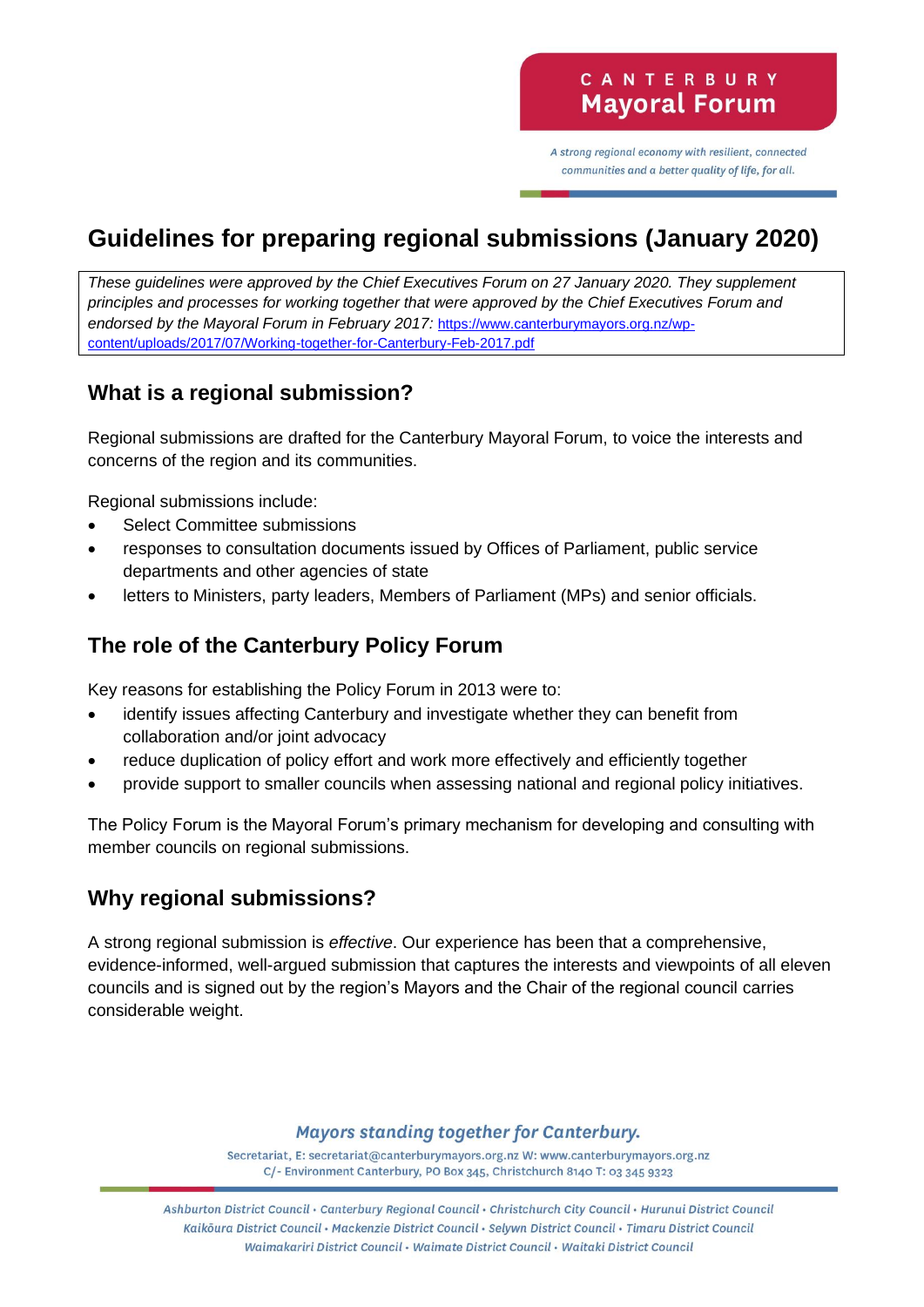Working together on a regional submission is also more *efficient*. It enables the participation of smaller councils that might otherwise not have capacity to submit on a particular issue. Councils take turns at 'holding the pen'. And the Office of the Clerk appreciates it when Canterbury councils request a single, joint opportunity to appear before a Select Committee. When we do this, the Select Committee Clerk often provides more time for the Mayoral Forum's appearance and we are generally able to appear by teleconference, saving considerable time and money.

The Mayoral Forum is committed to standing together for Canterbury and speaking with one voice to secure the best possible outcomes for our region and its communities. The Forum accepts, however, that its members and their councils will not be of a single mind on every issue, and that Councils will continue to make individual submissions, as is their right.

The Chief Executives Forum has agreed that as a general rule, Canterbury councils will develop individual submissions supplemented by a robust regional submission prepared by a lead council or councils.

Well-crafted regional submissions reflect majority/minority and dissenting views and do not require unanimity. This adds value to a submission by demonstrating the complexity of issues. The interests and concerns of member councils should be well captured in regional submissions through prior consultation with the Policy Forum, Chief Executives, Mayors and councils.

# **The good, the bad and the ugly**

Regional submissions address interests at various levels – local, sub-regional, regional, South-Island wide and national. While 'standing together for Canterbury', the Mayoral Forum does not take a narrowly provincial approach but advocates for what, on balance, it judges to be in the best interests of Canterbury, the South Island, and the country as a whole. Alignment with the draft submissions and thinking of sector groups (LGNZ and SOLGM) is desired wherever possible.

#### **Effective submissions**

Effective submissions:

- are concise written in short sentences and short paragraphs, in plain English, with no technical jargon, ambiguity or wasted words
- provide brief context and background on the Canterbury Mayoral Forum, how the submission has been prepared, and other parties with whom we have consulted
- summarise key points up front
- provide headings and sub-headings that capture our key points at a glance
- state clearly what we want or support and why with evidence and reasoned argument
- are concrete and specific in our recommendations about what we do not support and seek to change
- anticipate and address counter-arguments
- indicate clearly what follow-up we desire; for example, an appearance at a Select Committee, or a request to meet with a Minister or senior officials
- are crafted as public records that are fit to be published
- provide contact details for follow-up (usually the regional forums secretariat).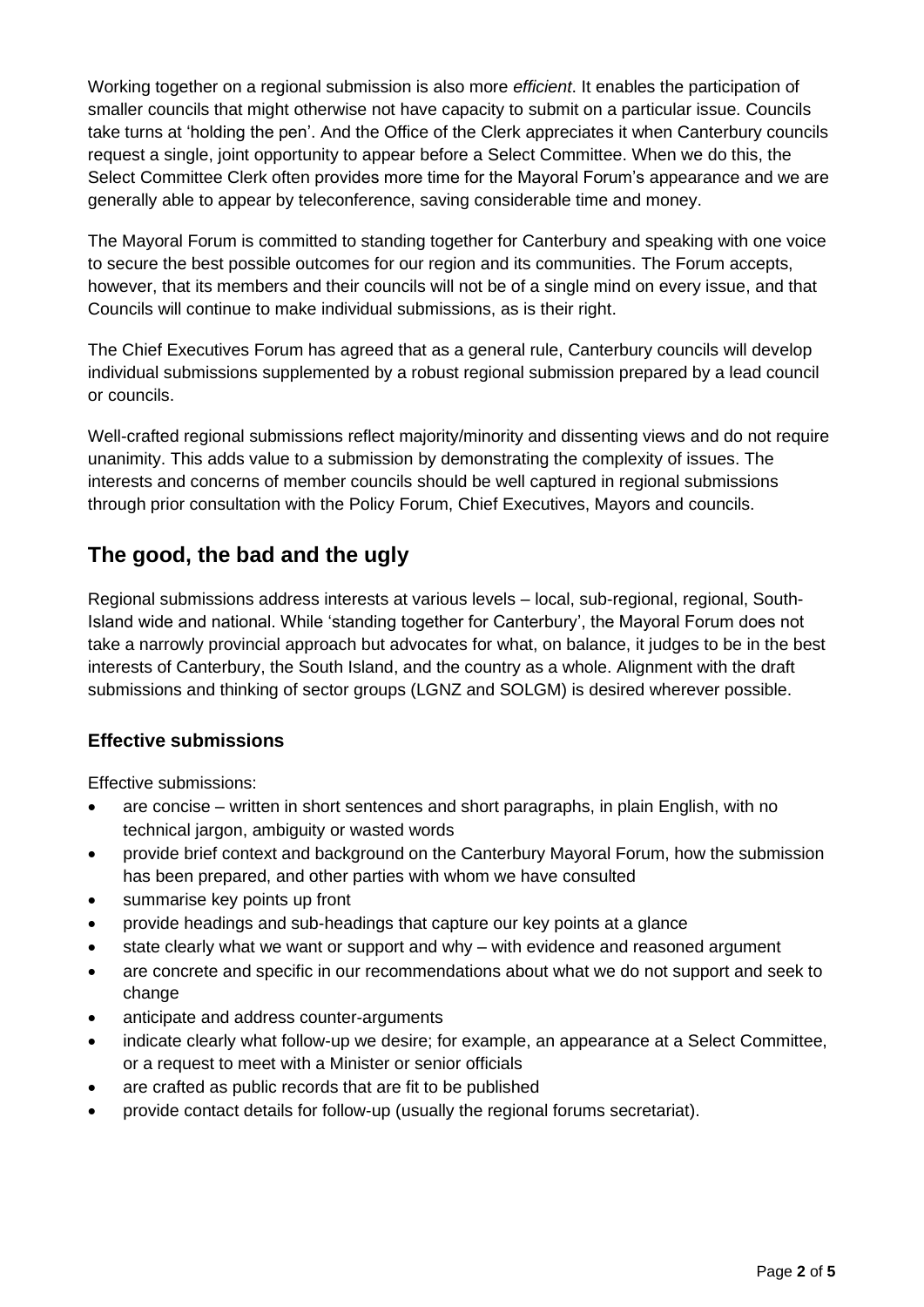#### **Select Committee submissions**

A submission to a Select Committee on a Bill or parliamentary inquiry is treated by the Office of the Clerk as *evidence*. Evidence can be written or oral and is generally released publicly. Select Committee hearings are public and include the media. In certain circumstances, evidence can be *private* or *secret* – this requires discussion with the Clerk.

Submissions are confidential until the Committee releases them. Do not pre-empt this process by releasing a submission or making a media statement about it before it has been heard and released by the Committee.

Further information is on the Parliament website:

- Select Committees:<https://www.parliament.nz/en/pb/sc/>
- the submission process: [https://www.parliament.nz/media/1876/the-select-committee](https://www.parliament.nz/media/1876/the-select-committee-submission-process.pdf)[submission-process.pdf](https://www.parliament.nz/media/1876/the-select-committee-submission-process.pdf)
- how to make a submission:<https://www.parliament.nz/en/pb/sc/how-to-make-a-submission/>
- submission quide and suggested submission format: <https://www.parliament.nz/media/2019/makingasubmission2012-2.pdf>

The regional forums secretariat supports the Chair of the Mayoral Forum to prepare for Select Committee appearances – in person or by teleconference/videoconference. If you have held the pen on a regional submission, you may be asked to provide some notes and/or appear with the Chair or a lead Mayor when presenting to the Select Committee. See further:

- how to make a submission including videoconferencing: <https://www.parliament.nz/en/pb/sc/how-to-make-a-submission/>
- submission quide and suggested submission format: <https://www.parliament.nz/media/2019/makingasubmission2012-2.pdf>

#### **Submissions on departmental and other consultation documents**

Some proposals on which the Mayoral Forum submits are released by departments or other agencies of state (e.g. the New Zealand Productivity Commission). Check the agency's website for information on how to submit and the timeframe for this. Always plan to submit by the due date.

We have found it more effective to provide a submission in letter form than by completing a webbased consultation form. Difficulties with web forms are:

- they are not easy to consult on within the region and can extend to 10 or more pages
- they tend to steer and invite yes/no responses (with reasons) and don't always provide sufficient space to articulate our regional and sub-regional interests and concerns as we might want to express these.

In your submission, however, make sure you cover off all relevant points from the web form.

#### **Correspondence with Ministers, party leaders, MPs and senior officials**

The Mayoral Forum frequently initiates correspondence. Usually the secretariat holds the pen on this, but may consult with Chief Executives, regional forums and working groups on technical content and evidence to inform the Mayoral Forum's advocacy.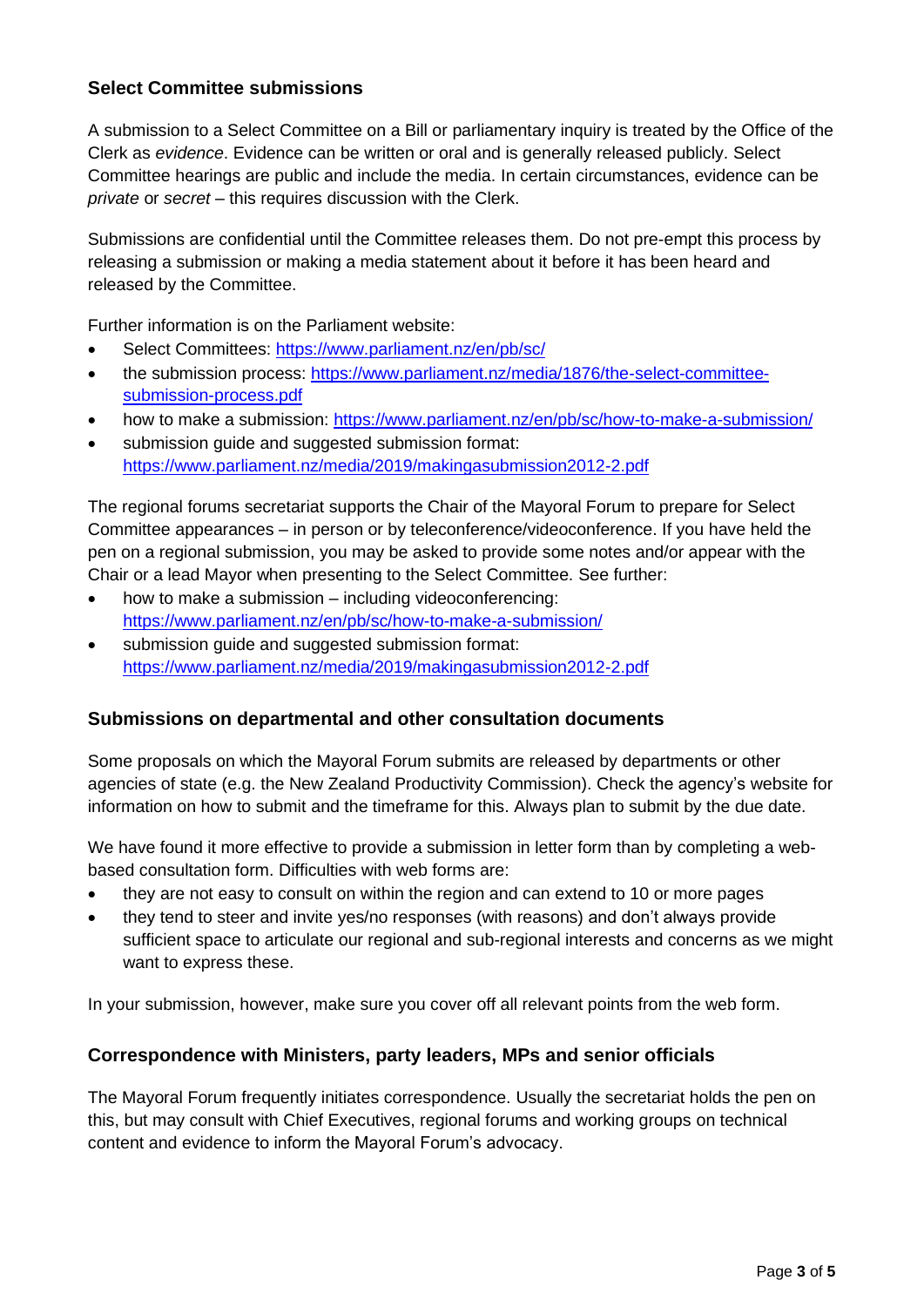#### **Style and format**

When preparing a Select Committee submission, pay close attention to the suggested format in the Appendix at<https://www.parliament.nz/media/2019/makingasubmission2012-2.pdf>

The secretariat will format your draft submission onto Mayoral Forum letterhead, to Mayoral Forum style, provide quality assurance of the argument and presentation of the submission and work with you to eliminate the bad and the ugly so it's all good!

### **Process, consultation and sign-out**

First, member councils agree that an issue impacts significantly on Canterbury on a regional or sub-regional basis:

- through the Mayoral Forum, AND/OR
- through Policy Forum horizon scanning of what's coming at us, AND/OR
- by a working group or member council raising it with other councils and/or the relevant Forum Chair, AND/OR
- by the secretariat alerting the relevant Forum Chair, in response to an invitation or opportunity to submit on an issue.

The relevant Forum or its Chair then identifies and commissions a lead council or councils to prepare a draft submission in consultation with member councils – with the support of, and in consultation with, regional working groups as appropriate.

Policy Forum members support the lead council with consultation – engaging Chief Executives, Mayors/Chair and councils to establish any distinctive district/city or sub-regional interests and concerns. Members of the Mayoral Forum will wherever possible discuss regional submissions with their councils. The Policy Forum and Chief Executives have an important role to play in facilitating and supporting this.

The regional forums secretariat supports the process by:

- clarifying timeframes with the lead author
- formatting a final draft onto Mayoral Forum letterhead
- circulating the final draft to all Mayoral Forum members and Chief Executives for prior approval by 'reply all'
- working with the lead council to prepare an agreed final version for signature
- emailing the submission, or lodging it on the Parliament website for Select Committee submissions
- circulating a copy of the final, signed letter or submission to members of the Mayoral Forum, copied to Chief Executives and the Policy Forum
- saving documents into the regional council's document management system and ensuring compliance with the Local Government Official Information and Meetings Act 1987 and the Public Records Act 2005
- publishing submissions on the Mayoral Forum website when they are no longer confidential and have been approved for publication by the Chair of the Mayoral Forum.